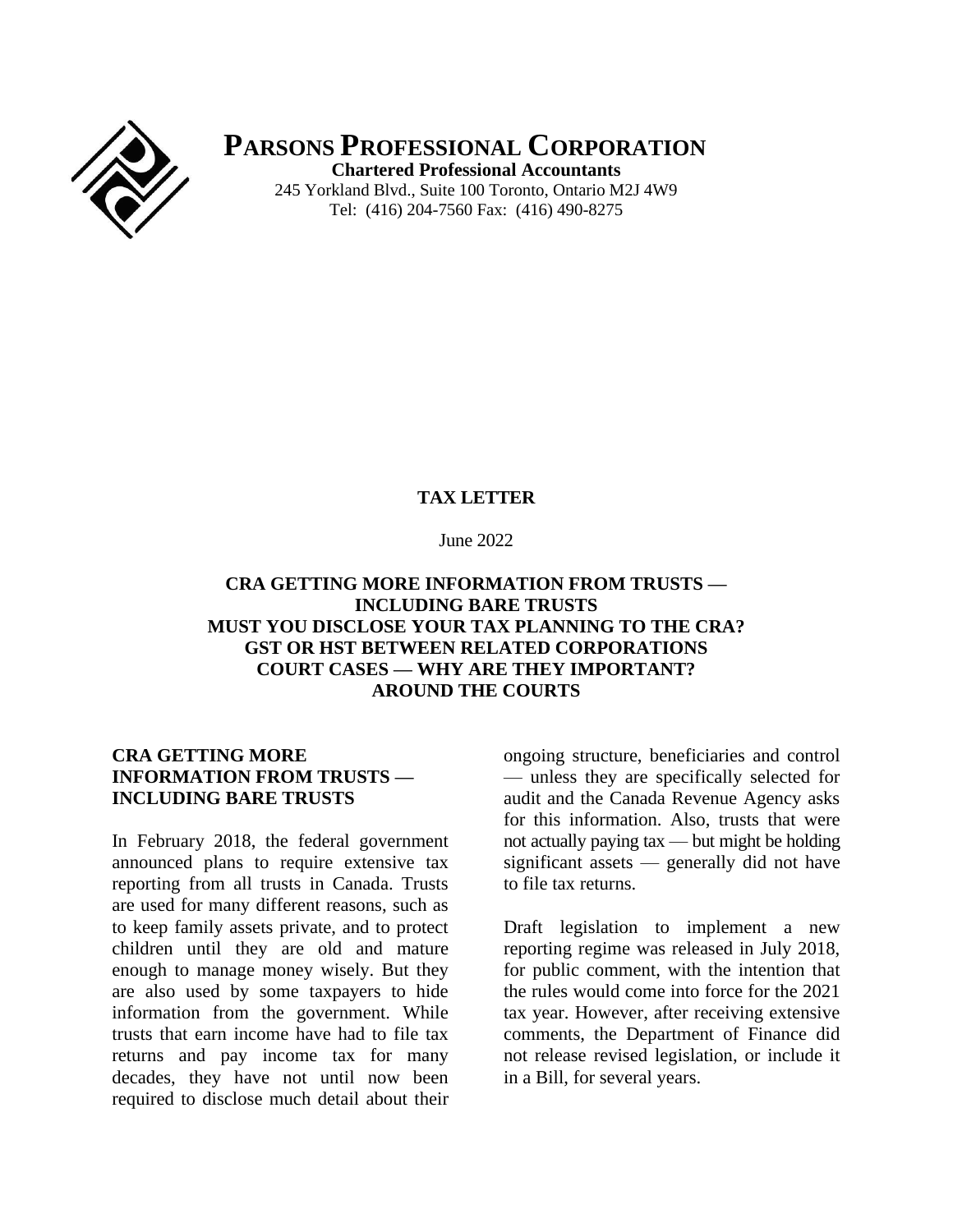Finally, on February 4 of this year, Finance released revised draft legislation and regulations. At time of writing they had not yet been introduced in Parliament as a Bill, but they will almost certainly be passed this year. The new rules will take effect for the 2022 tax year (technically, for tax years ending on December 31, 2022 or later), so they will apply to **trust tax returns for 2022 that must be filed by March 31, 2023**.

Under the new regulations (Reg. 204.2), every trust (with some exceptions, discussed below) will be required to disclose the name, address, date of birth, jurisdiction of residence and tax number of every trustee and beneficiary, as well as any person who created the trust or transferred or lent money to it (not counting a transfer for fair market consideration or a loan at a reasonable rate of interest). Any person who is a "protector" or can make certain decisions affecting the trust must be listed as well.

The **penalties** for non-compliance with this new disclosure will be severe. For even innocent non-disclosure, the penalty for not filing or late filing will be \$25 per day, minimum \$100 and **maximum \$2,500 (after 100 days)**. But on top of that, if the non-compliance is done knowingly or with gross negligence (e.g., wilful blindness), there will be an additional penalty, **minimum \$2,500 and maximum of 5% of the highest value of the trust throughout the year.** So, for example, if someone deliberately doesn't report this information for 5 years before the CRA finds out, they may be subject to a penalty of 25% or more of the trust's assets — plus accrued interest on the penalty.

Also under the changes announced on February 4, **bare trusts** will need to be disclosed as well (ITA s.  $150(1.3)$ ). Bare

trusts are extensively used in Canada to hold commercial real estate — typically a nominee corporation is the legal owner of a property, as bare trustee for the real owners. If this proposal is not changed, it will mean a lot of compliance problems, and likely **extensive penalties being assessed** because not every existing bare trust will be identified and reported. **If you are involved in ownership of commercial property that is held by a bare trustee**, make sure to follow up to find out if this rule is enacted.

Certain trusts are excluded from these rules:

- a trust in existence for less than 3 months at year-end
- a trust holding only cash and certain investments (such as listed stocks and mutual funds) totalling no more than \$50,000
- a trust account required by law for a regulated activity, such as for a lawyer or a real estate broker, provided it is not a separate trust for a specific client or clients
- a registered charity, non-profit organization, mutual fund trust, employee life and health trust, and numerous other trusts governed by the Income Tax Act (e.g., RRSP, RRIF, RESP, TFSA, registered pension plan and many others).

If these rules come into force as proposed, and you are a trustee or in control of trust property, you will have to make sure to comply with these rules by **March 31, 2023** or you may be subject to the penalties. So you will need to keep on top of this issue and find out when the legislation is enacted and how exactly the rules apply to you.

# **MUST YOU DISCLOSE YOUR TAX PLANNING TO THE CRA?**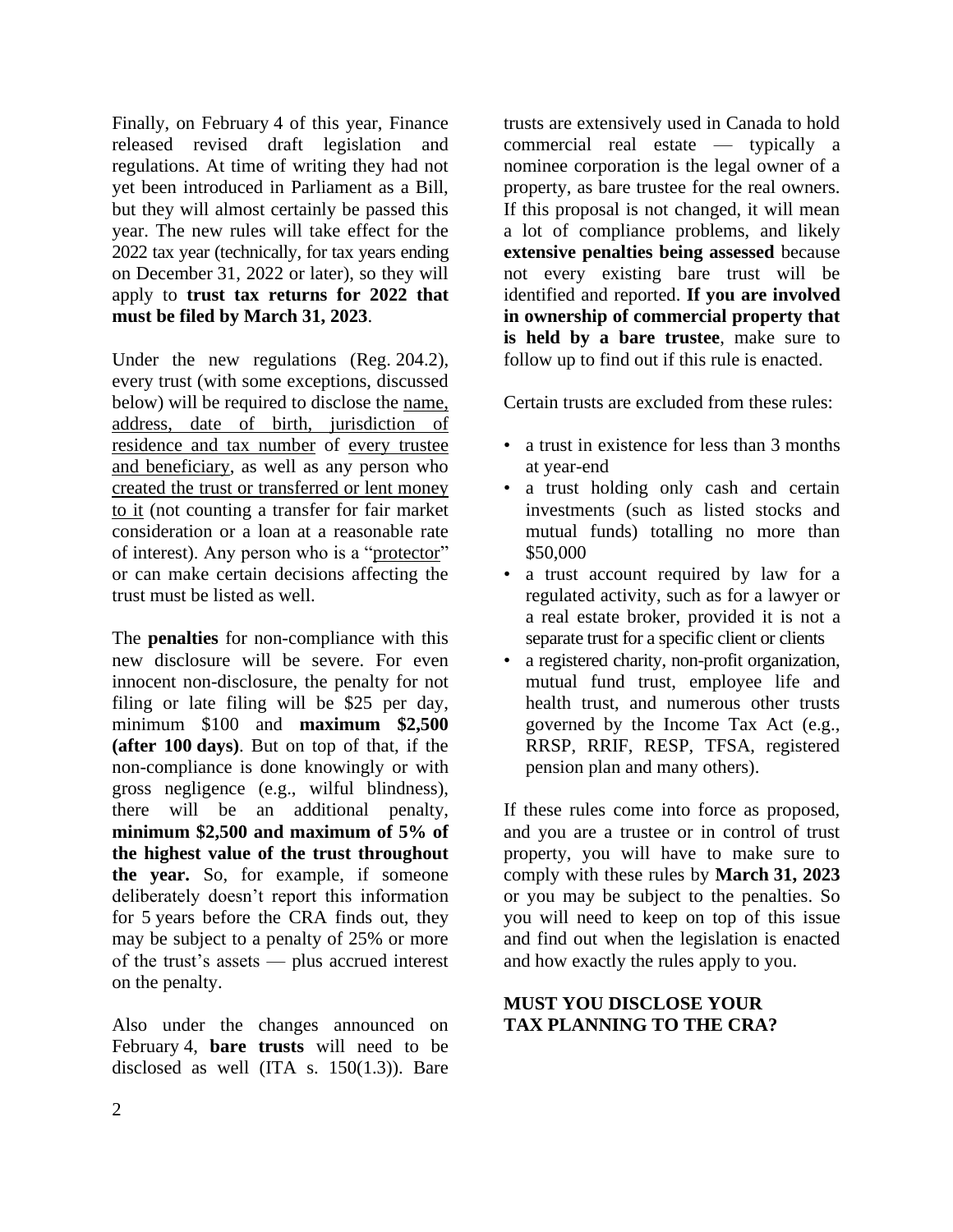Income Tax Act section 237.3 has **"reportable transaction"** rules in place, effective since 2011, requiring certain tax planning to be disclosed to the CRA. If two of three "hallmarks" of a tax scheme are present, it must be reported. The hallmarks are:

- (a) **contingent fees** for the promoter of the scheme — the amount they get paid depends on how much they save you
- (b) **confidentiality** you are not allowed to disclose the scheme to others (typically because the promoter doesn't want others copying a plan they developed)
- (c) "**contractual protection**", such as insurance or a promise to cover the costs of appealing if you are reassessed by the CRA.

Draft legislation released on February 4, 2022 will make the reporting apply if you have **even one of the above hallmarks**. Thus, for example, if an advisor charges you a fee based on success of a tax plan, without either of the other hallmarks, it will now be a "reportable transaction" that you will have to disclose to the CRA.

**Both taxpayers and promoters must report** any reportable transactions. And the penalties for not reporting are severe. The penalty may be equal to the **entire contingent fee potentially payable** to the promoter. And both taxpayers and promoters are liable for the penalty. As well, until the reporting is done and the penalty is paid, the tax benefits of the scheme will be denied, and the usual limitation period for the CRA to reassess is suspended.

As well as the reportable transaction rules, the draft legislation introduces new **"notifiable transaction"** rules (section 237.4). The CRA will publish a list of schemes that it

considers offside. If you are involved in one of these schemes, whether as taxpayer, advisor or promoter, you will have to notify the CRA or again be subject to severe penalties. The Department of Finance has published an initial list of the notifiable schemes. They include: using bankruptcy to eliminate a debt in a way that prevents the negative tax consequences of the commercial debt forgiveness rules; arranging for a corporation to not be a "Canadian-controlled private corporation" so as to avoid the high tax on investment income; avoiding the "21 year deemed disposition" rule for trusts; and several others.

Finally, the draft legislation introduces **"uncertain tax treatment"** rules for corporations with assets over \$50 million and audited financial statements. They will be required to disclose to the CRA the details of uncertainties that affect their financial statements.

At time of writing, all of these rules had not yet been introduced in Parliament as a Bill. However, they will almost certainly be passed this year. They are scheduled to apply for 2022 and later years.

## **GST OR HST BETWEEN RELATED CORPORATIONS**

If you have more than one corporation under your control, what happens for purposes of the Goods and Services Tax (GST), Harmonized Sales Tax (HST) or Quebec Sales Tax (QST), if they charge amounts to each other?

(GST, HST and QST all follow the same rules. This discussion does not apply to the provincial retail sales taxes in B.C., Saskatchewan and Manitoba. For simplicity, we will refer simply to "**GST**" below.)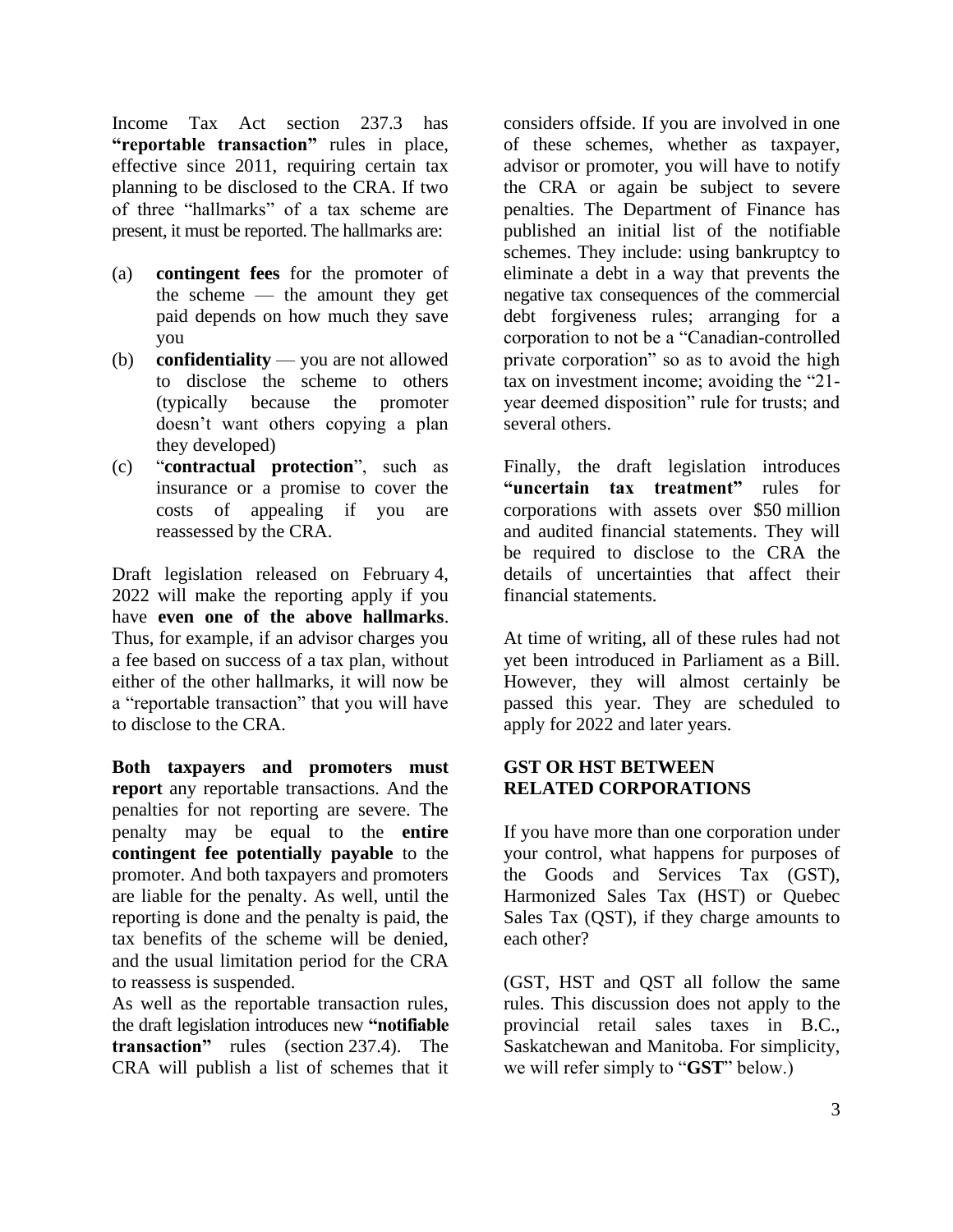For example, Xco might charge Yco management fees, or Xco might charge Yco rent for use of Xco's office building. These arrangements might be set up for tax purposes, or for creditor proofing, to ensure that an operating company does not have too many assets in case of an unexpected lawsuit.

In most cases, except for interest paid on a loan, such fees are subject to GST.

Provided Yco is carrying on a business of making supplies that are taxable (or "zerorated") under the GST, and is GSTregistered, **Yco can claim input tax credits** to recover all GST it pays to Xco, so the GST cost is really just a temporary cashflow cost. Nevertheless, there is still a cost, and the GST requires extra paperwork and accounting in addition to the cash flow.

However, for **"closely related" corporations**, an election is available to *not* have to charge this GST. "Closely related" basically means under common *corporate* control. For example, if Xco owns all the shares of Yco, or Zco owns both of them, then they are closely related. However, if you *personally* own all the shares of both Xco and Yco, they are not "closely related" (as this term is defined in the GST legislation).

From 1991 when the GST was first introduced, this "closely related corporations election" did not require the corporations to file anything with the CRA. It was enough for them to simply agree between them that no GST would apply to the intercorporate charges, and to complete Form GST25 and keep it in their records in case of audit.

Since 2015, however, the election must be completed on [Form RC4616](https://www.canada.ca/en/revenue-agency/services/forms-publications/forms/rc4616.html) (available from canada.ca), and filed with the CRA. **Any old** 

## **elections on Form GST25 are no longer valid.**

If you have corporations that charge fees or rent to each other without GST applying, make sure to have them complete a Form RC4616 and file it with the CRA. Otherwise, if it is ever audited, the corporation charging the fees or rent will be assessed by the CRA for the unremitted GST plus interest and possibly penalties.

Also, make sure that you are not using the election for corporations that are not "closely related" as defined in the legislation.

If you have an existing arrangement with corporations that are not charging GST or HST and have not filed the election, but the CRA has not yet found the problem, it may be possible to avoid all interest and penalties with a Voluntary Disclosure, combined with the CRA's policy on "wash transactions". You will need professional advice on this.

# **COURT CASES — WHY ARE THEY IMPORTANT?**

We regularly give you news about tax cases decided in the Courts. Why are they important?

First, you need to understand the legal basis on which our tax system operates. Tax is imposed by the *Income Tax Act*, which is legislation passed by Parliament (and amended every year). The Department of Finance proposes changes to the Act in the annual federal Budget and throughout the year, and draft amendments to the legislation, but the changes do not become law until Parliament passes them.

When we have a majority government, it is almost a foregone conclusion that all proposals from Finance will be enacted.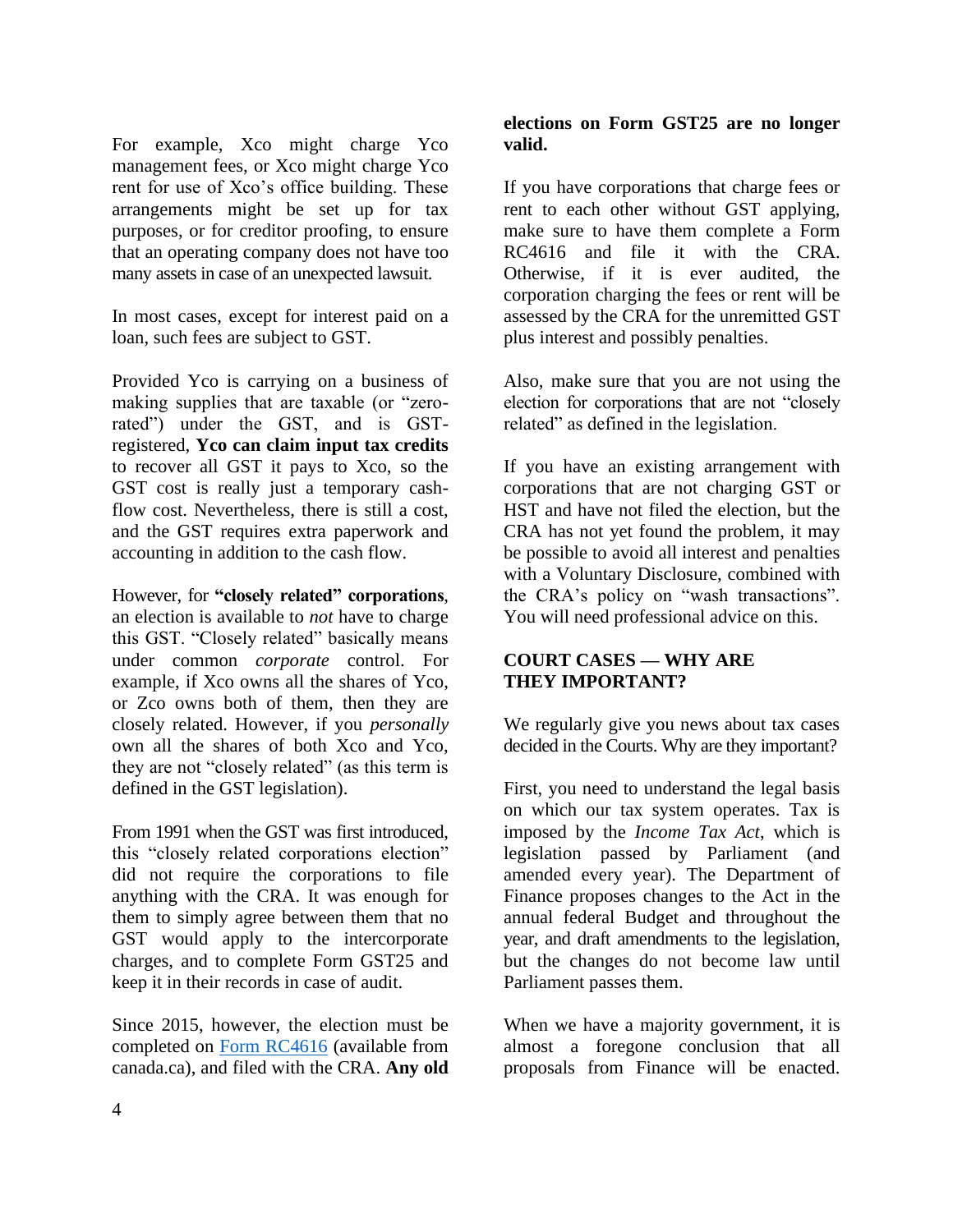Even under a minority government, it is almost certain that technical amendments that are not politically charged will be enacted eventually, although this can take years. And when they are enacted, they are usually made retroactive to the date indicated when they were first announced.

But the *Income Tax Act* is very complex about 2,000 pages of difficult and sometimes unintelligible language. It takes a lot of interpretation, and its application in many situations is unclear.

The Canada Revenue Agency publishes extensive materials to help us interpret the Act. Most of this material can be found on [canada.ca.](https://www.canada.ca/en/revenue-agency/services/forms-publications.html) CRA publications include Interpretation Bulletins, Information Circulars, Income Tax Folios, guides, pamphlets and other documents, as well as Web pages with extensive information. These can be used by taxpayers and their advisers in determining how the *Income Tax Act* will apply to any given situation. They are also used by CRA assessors, auditors and appeals officers (in addition to their internal manuals) in deciding how to assess or reassess taxpayers in any given situation.

However, the CRA **does not make the law**. As noted above, the law is made by Parliament. The CRA merely *interprets* the law. **Its interpretations are not legally binding.** There are many situations where taxpayers (and their advisors) disagree with CRA interpretations.

This is where the Courts come in. Any taxpayer who disagrees with an assessment or reassessment can file a Notice of Objection within 90 days of the date on the Notice of (Re)Assessment. The matter is then considered by a CRA appeals officer; this is a purely administrative process, very

informal, with telephone discussions and correspondence but no formal hearing.

If after discussing the case with the taxpayer or the taxpayer's representative and reviewing their written submissions, the appeals officer believes that the assessment was correctly based on the Income Tax Act's rules, the appeals officer will "confirm" the assessment. Or the appeals officer may "vary" the assessment to reduce it, but perhaps not as much as the taxpayer would like.

At this point, a taxpayer who still wants the assessment changed has to go to Court. Appeals of income tax (and GST) assessments are filed in the **Tax Court of Canada**.

There is nothing wrong with appealing a case to the Tax Court. It will not cause the CRA to look at you as a "problem", nor will it result in extra audit attention to you in the future. If you genuinely have a good legal case, you should appeal. But you should **consult a tax lawyer or other qualified professional** to determine whether you do have a good case. Without expert advice, it's very easy to go wrong in trying to interpret the Act.

The Tax Court of Canada is an excellent Court: well run, efficient, humane and friendly, especially to taxpayers who do not have a lawyer and are appealing a relatively modest amount of tax. Where the amount of *federal* tax and penalty does not exceed \$25,000 *for each taxation year in dispute*, an income tax appeal can be filed under the Tax Court's "Informal Procedure". (The same goes for a GST/HST appeal of a total up to \$50,000.) The process is a formal Court hearing that follows the rules of Court, but the judge is allowed to bend the rules of evidence and to be more flexible in reaching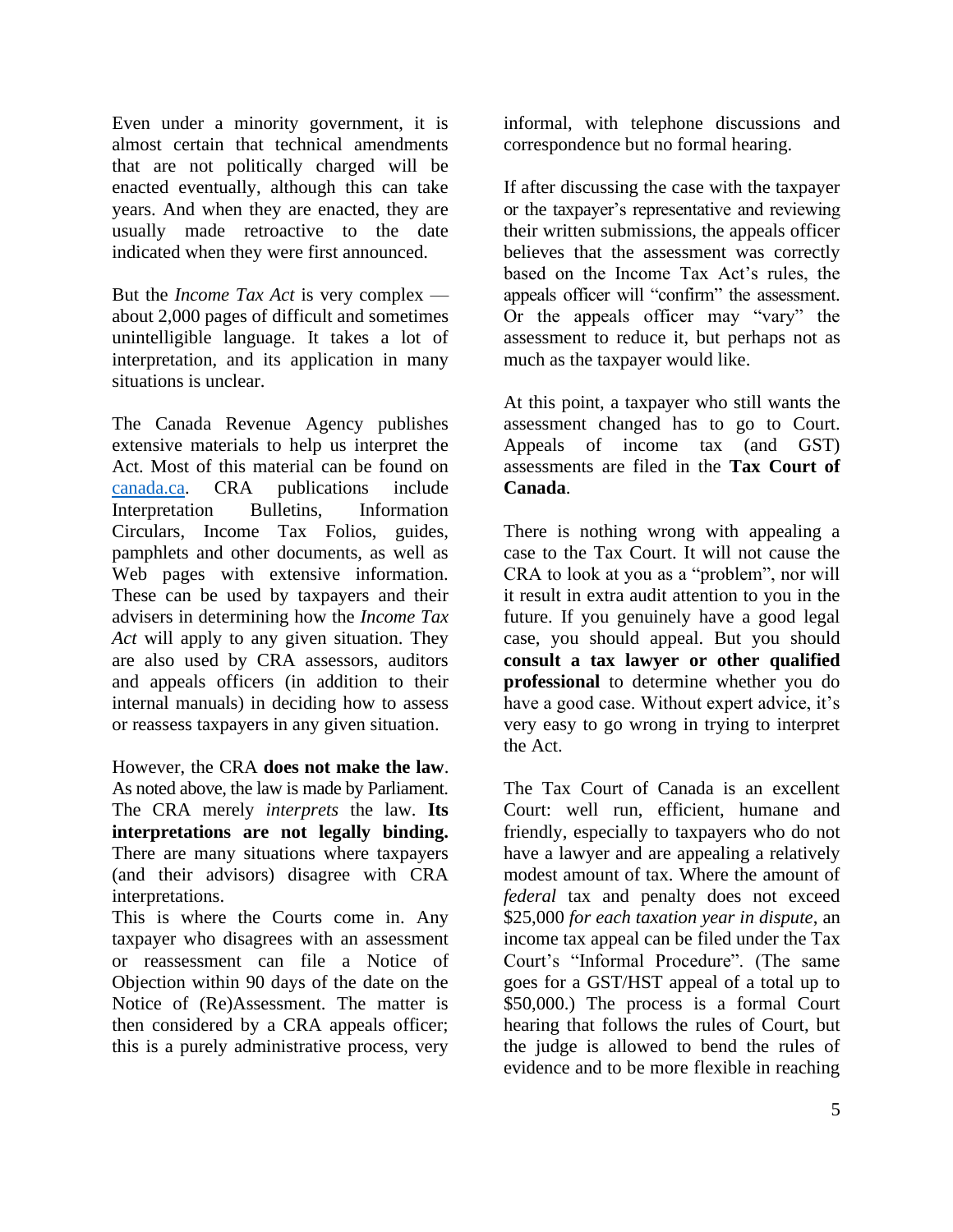his or her decision. At the end of the day, however, the decision must still be based on the rules in the *Income Tax Act*, and the Tax Court will *not* allow a taxpayer's appeal merely because the result is otherwise unfair. There has to be a **legal basis in the Act** for allowing the appeal.

For larger appeals, the Court's General Procedure is used. While human taxpayers are allowed to represent themselves, it is highly advisable to retain a tax litigation lawyer to deal with the procedures, which include formal pleadings, Lists of Documents, discoveries, Status Hearings, motions and other procedural steps, as well as organizing and presenting the evidence properly and making the correct legal arguments.

If you are not happy with the Tax Court's decision, you can appeal to the Federal Court of Appeal, but normally only on a question of law. Any findings of fact reached by the Tax Court are binding (unless you can show that no judge could reasonably have reached that conclusion based on the evidence presented — a "palpable and overriding error"). You are not normally allowed to bring any new evidence to the Federal Court of Appeal — the decision is based on the written record of the evidence at the Tax Court trial.

If you win at the Tax Court, the CRA can appeal to the Federal Court of Appeal, under the same rules as above.

From the Federal Court of Appeal, an appeal is possible to the Supreme Court of Canada, but only with "leave" of that Court. Either side can file an "application for leave to appeal". Leave is granted only if the issue is of "national importance". Only a very few tax cases a year are heard by the Supreme Court.

Now, what does all this mean in terms of understanding Court decisions?

• Decisions of higher courts are more precedent-setting. Lower courts are required to follow legal principles set out by the higher courts.

Tax Court decisions under the General Procedure are less important but are still valuable. Even Informal Procedure decisions, which technically are not binding for future cases, are a good indication of where the Court is going on an issue, and in practice the CRA and other judges of the Tax Court will often follow them.

- The Courts will not give much weight to CRA publications such as Folios and Interpretation Bulletins. The judge will take note of such documents, but will not consider himself or herself in any way bound to follow the CRA's interpretation — since the CRA is one of the litigants before the Court. The law is found in the *Income Tax Act* and the case law, not in CRA publications.
- If the government does not like a Court decision, they can effectively overrule it with legislation, by introducing amendments to the *Income Tax Act* that Parliament then enacts. Many "schemes" that have succeeded in the Courts have been subsequently shot down by amendments to the Act. However, in the interim, taxpayers can still take advantage of the Court decision — unless the legislative changes are made retroactive, which they sometimes are.
- It is rare for two cases to be *exactly* alike. Often there are differences in the facts. A statement of law by a Court may appear